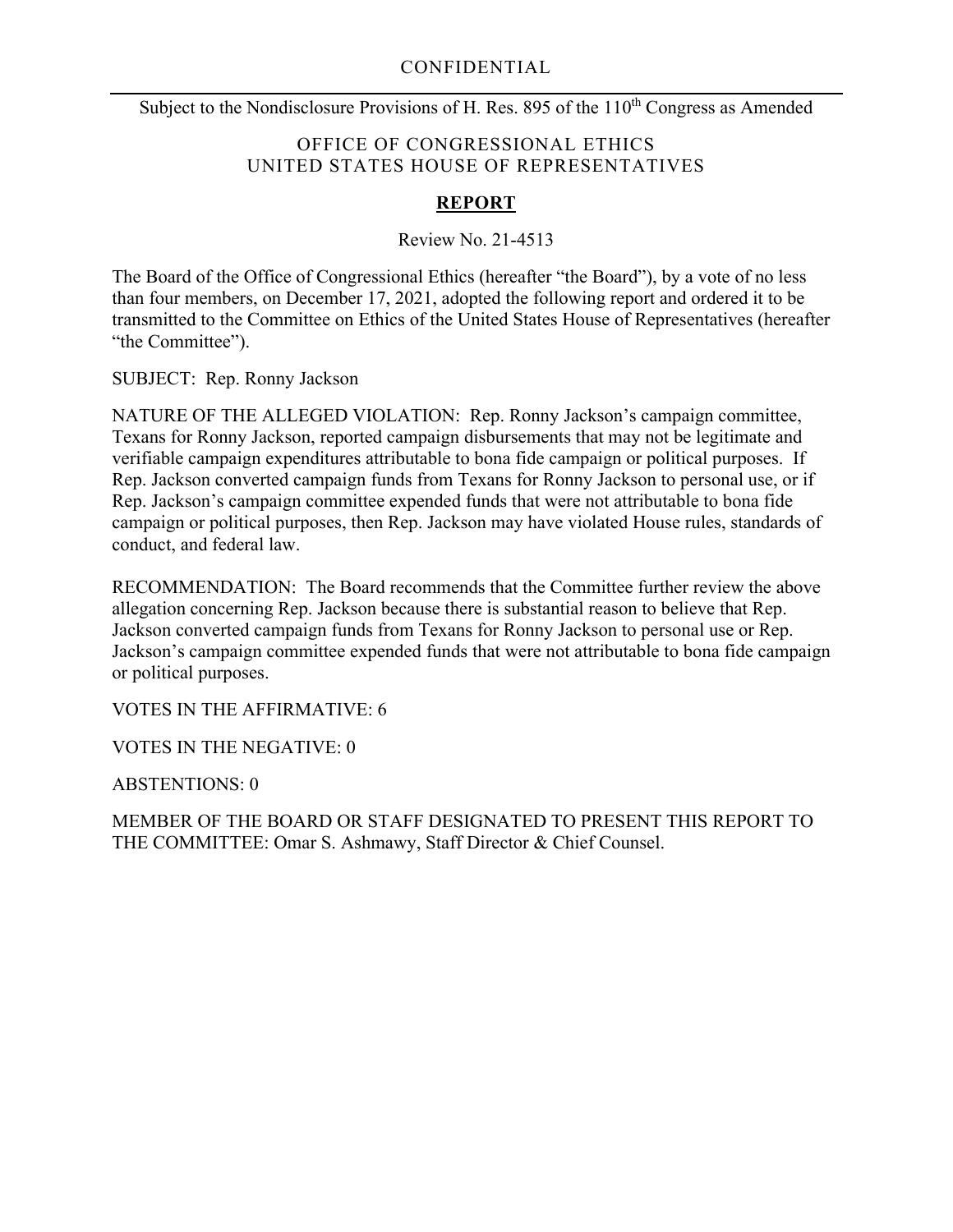Subject to the Nondisclosure Provisions of H. Res. 895 of the 110<sup>th</sup> Congress as Amended

# **FINDINGS OF FACT AND CITATIONS TO LAW**

# **TABLE OF CONTENTS**

| I.  |                                                                   |                                                                     |  |
|-----|-------------------------------------------------------------------|---------------------------------------------------------------------|--|
|     | A.                                                                |                                                                     |  |
|     | B.                                                                |                                                                     |  |
|     | C.                                                                |                                                                     |  |
|     | D.                                                                |                                                                     |  |
| II. | <b>REP. JACKSON MAY HAVE CONVERTED CAMPAIGN FUNDS TO PERSONAL</b> |                                                                     |  |
|     | A.                                                                |                                                                     |  |
|     | В.                                                                |                                                                     |  |
|     |                                                                   |                                                                     |  |
|     |                                                                   | ii. Rep. Jackson's Use of Amarillo Club Facilities and Amenities  9 |  |
| Ш.  |                                                                   |                                                                     |  |
| IV. | <b>INFORMATION THE OCE WAS UNABLE TO OBTAIN AND</b>               |                                                                     |  |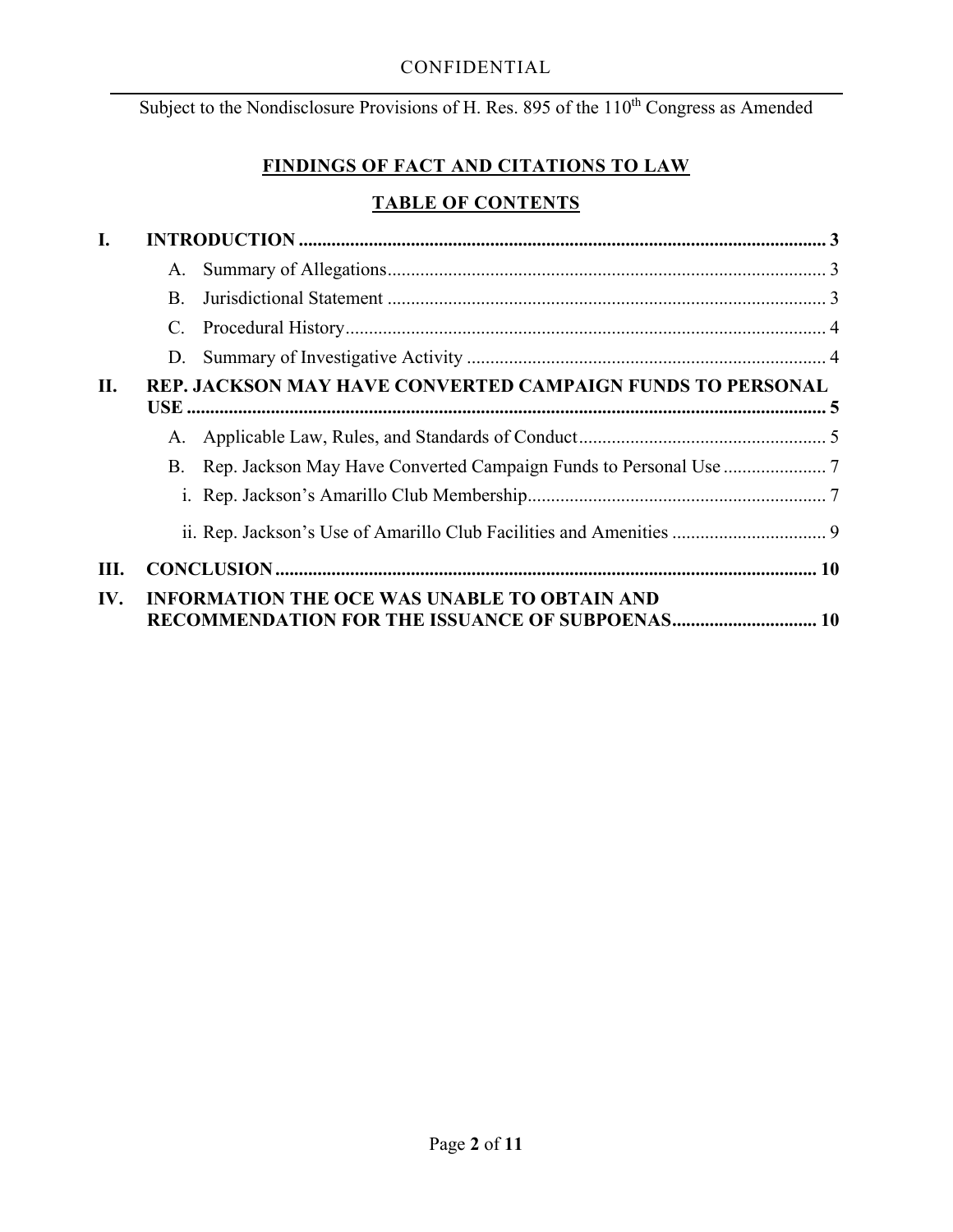### OFFICE OF CONGRESSIONAL ETHICS UNITED STATES HOUSE OF REPRESENTATIVES

# **FINDINGS OF FACT AND CITATIONS TO LAW**

Review No. 21-4513

On December 17, 2021, the Board of the Office of Congressional Ethics (hereafter "the Board") adopted the following findings of fact and accompanying citations to law, regulations, rules and standards of conduct (*in italics*). The Board notes that these findings do not constitute a determination of whether or not a violation actually occurred.

# <span id="page-2-1"></span><span id="page-2-0"></span>**I. INTRODUCTION**

### **A. Summary of Allegations**

- 1. Rep. Ronny Jackson's campaign committee, Texans for Ronny Jackson, reported campaign disbursements that may not be legitimate and verifiable campaign expenditures attributable to bona fide campaign or political purposes. If Rep. Jackson converted campaign funds from Texans for Ronny Jackson to personal use, or if Rep. Jackson's campaign committee expended funds that were not attributable to bona fide campaign or political purposes, then Rep. Jackson may have violated House rules, standards of conduct, and federal law.
- 2. The Board recommends that the Committee on Ethics of the United States House of Representatives ("Committee") further review the above allegation concerning Rep. Jackson because there is substantial reason to believe that Rep. Jackson converted campaign funds from Texans for Ronny Jackson to personal use or that Rep. Jackson's campaign committee expended funds that were not attributable to bona fide campaign or political purposes.

### **B. Jurisdictional Statement**

<span id="page-2-2"></span>3. The allegations that were the subject of this review concern Rep. Jackson, a Member of the United States House of Representatives from the 13th Congressional District of Texas. The Resolution the United States House of Representatives adopted creating the Office of Congressional Ethics ("OCE") directs that, "[n]o review shall be undertaken … by the [B]oard of any alleged violation that occurred before the date of adoption of this resolution."<sup>[1](#page-2-3)</sup> The House adopted this Resolution on March 11, 2008. Because the conduct under review occurred after March 11, 2008, review by the Board is in accordance with the Resolution. Because some of the conduct at issue relates to a successful campaign for election to the United States House of Representatives, review by the Board is also in accordance with the Resolution and House precedent.<sup>[2](#page-2-4)</sup>

<span id="page-2-3"></span><sup>&</sup>lt;sup>1</sup> H. Res. 895 of the 110th Congress § 1(e) (2008) (as amended) (hereafter the "Resolution").

<span id="page-2-4"></span><sup>2</sup> *See e.g.*, *In the Matter of Allegations Relating to Representative Ruben Kihuen*, H.R. REP. NO. 115-1041, at 5, n. 24 (2d Sess. 2018) ("[T]he Committee has repeatedly noted it has jurisdiction over 'misconduct relating to a successful campaign for election to the House'").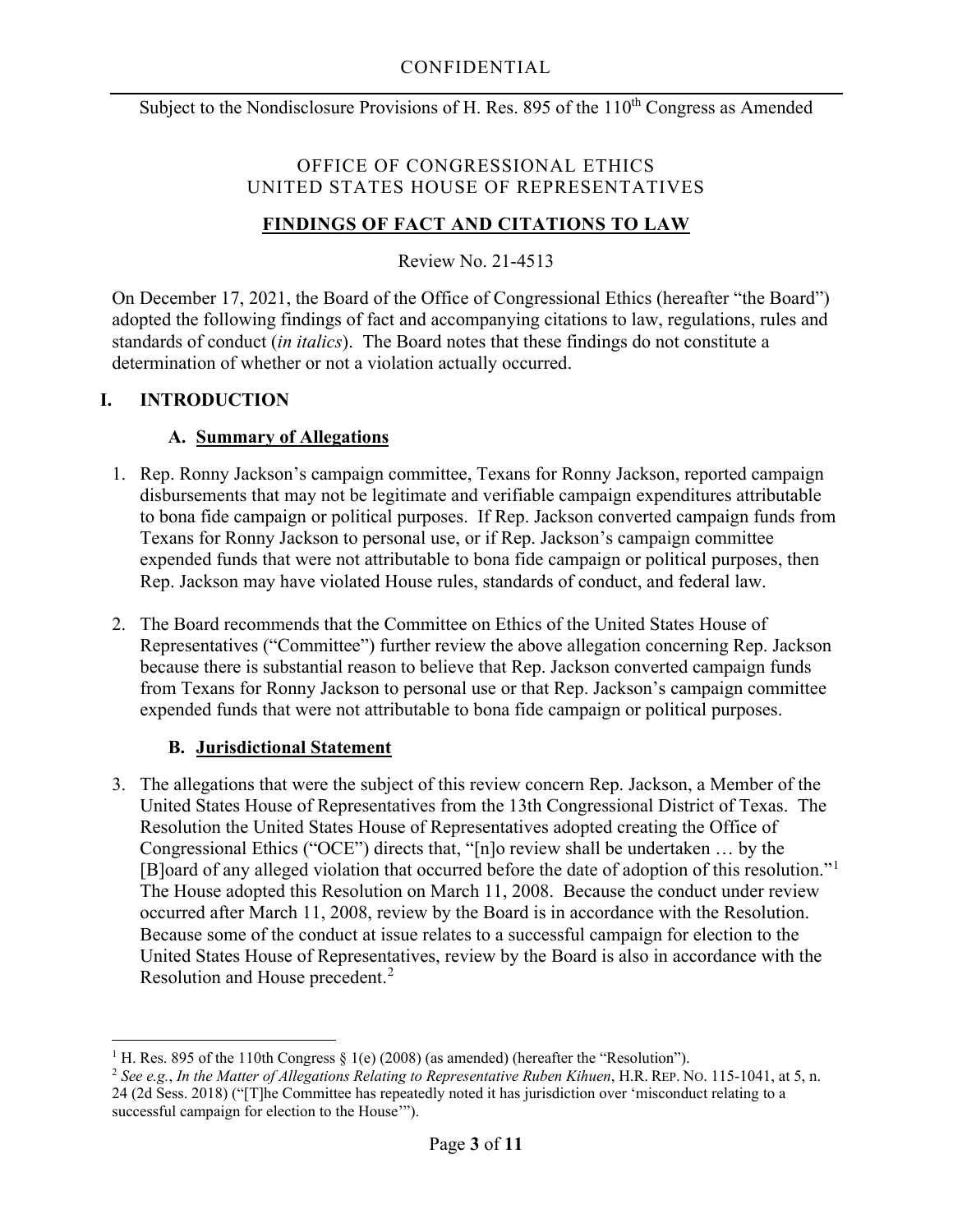## **C. Procedural History**

- <span id="page-3-0"></span>4. The OCE received a written request for a preliminary review in this matter signed by at least two members of the Board on September 17, 2021. The preliminary review commenced on September 18, 2021. [3](#page-3-2)
- 5. On September 21, 2021, the OCE notified Rep. Jackson of the initiation of the preliminary review, provided him with a statement of the nature of the review, notified him of his right to be represented by counsel in this matter, and notified him that invoking his right to counsel would not be held negatively against him. [4](#page-3-3)
- 6. At least three members of the Board voted to initiate a second-phase review in this matter on October 1[5](#page-3-4), 2021. The second-phase review commenced on October 18, 2021.<sup>5</sup>
- 7. On October 18, 2021, the OCE notified Rep. Jackson of the initiation of the second-phase review in this matter, and again notified him of his right to be represented by counsel in this matter, and that invoking that right would not be held negatively against him.<sup>[6](#page-3-5)</sup>
- 8. The second-phase review ended on December 1, 2021.
- 9. The Board voted to refer the matter to the Committee for further review and adopted these findings on December 17, 2021.
- 10. The report and its findings in this matter were transmitted to the Committee on December 22, 2021.

### **D. Summary of Investigative Activity**

- <span id="page-3-1"></span>11. The OCE requested documentary and in some cases testimonial information from the following sources:
	- (1) Rep. Jackson;
	- (2) Dr. Chris Morrow, Treasurer of Texans for Ronny Jackson;
	- (3) Collin McMichael, CM & Co.; and
	- (4) The Amarillo Club.
- 12. The following individuals refused to cooperate with the OCE's review:
	- (1) Rep. Jackson;

<span id="page-3-2"></span><sup>&</sup>lt;sup>3</sup> A preliminary review is "requested" in writing by members of the Board of the OCE. The request for a preliminary review is received by the OCE on a date certain. According to the Resolution, the timeframe for conducting a preliminary review is 30 days from the date of receipt of the Board's request.

<span id="page-3-3"></span><sup>4</sup> Letter from Omar S. Ashmawy, Chief Counsel and Staff Dir., Office of Cong. Ethics, to Rep. Jackson (Sept. 21, 2021).

<span id="page-3-4"></span><sup>5</sup> According to the Resolution, the Board must vote (as opposed to make a written authorization) on whether to conduct a second-phase review in a matter before the expiration of the 30-day preliminary review. If the Board votes for a second phase, the second phase commences the day after the preliminary review ends.

<span id="page-3-5"></span> $6$  Letter from Omar S. Ashmawy, Chief Counsel and Staff Dir., Office of Cong. Ethics, to Rep. Jackson (Oct. 18, 2021).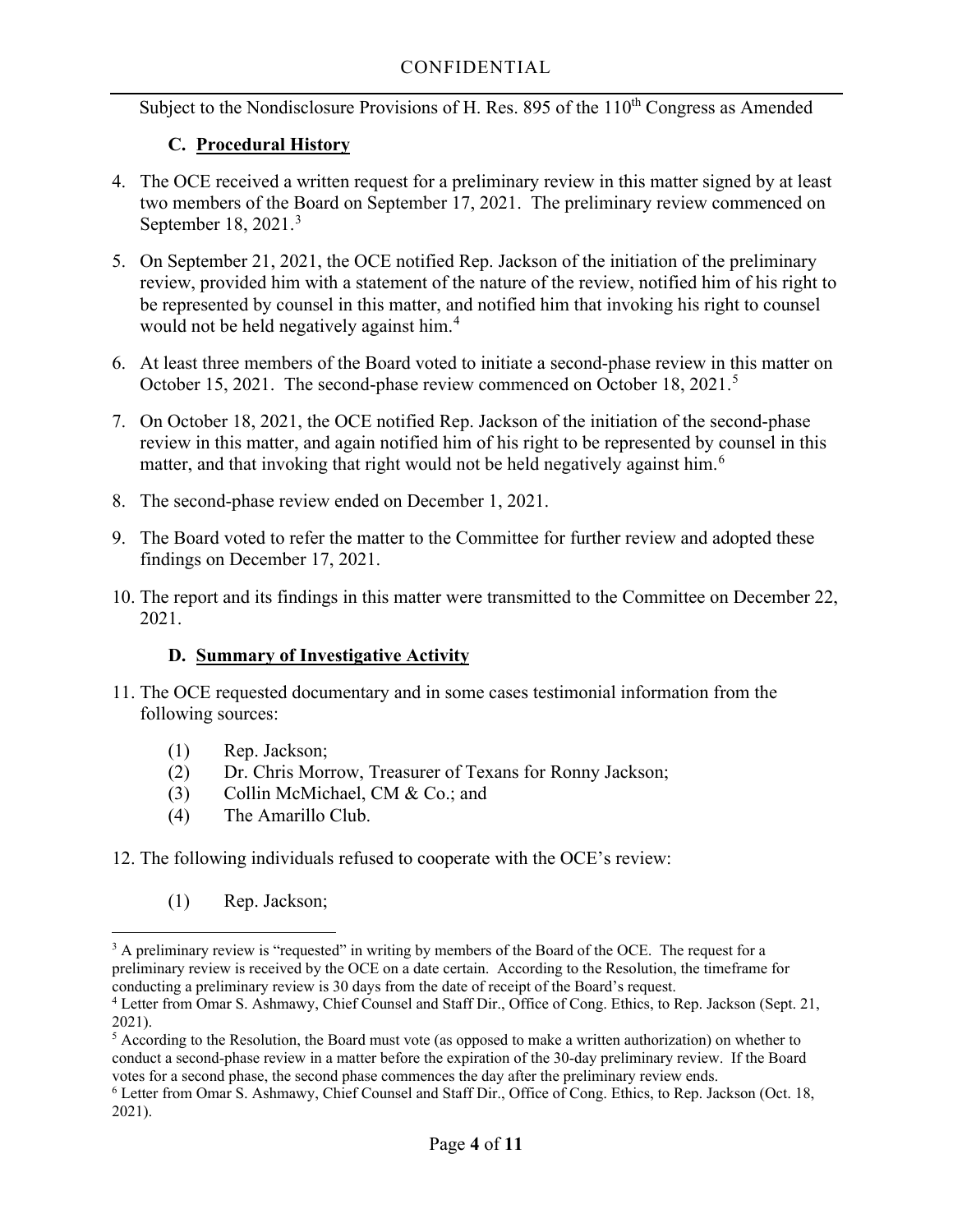- (2) Dr. Chris Morrow; and
- (3) Collin McMichael.

### <span id="page-4-0"></span>**II. REP. JACKSON MAY HAVE CONVERTED CAMPAIGN FUNDS TO PERSONAL USE**

## <span id="page-4-1"></span>**A. Applicable Law, Rules, and Standards of Conduct**

## 13. Federal Law

# 52 U.S.C. § 30114(b)(1)

*"A contribution or donation [to a Member of Congress] shall not be converted by any person to personal use."*

# 11 C.F.R.  $\S$  113.1(g)(1)(i) Personal Use Definition

*"Personal use means any use of funds in a campaign account of a present or former candidate to fulfill a commitment, obligation or expense of any person that would exist irrespective of the candidate's campaign or duties as a Federal officeholder. . . ."*

*Personal use includes but is not limited to the use of funds in a campaign account for any item listed in paragraphs*  $(g)(1)(i)(A)$  *through* (*J*) *of this section*  $\ldots$ *(G) Dues, fees or gratuities at a country club, health club, recreational facility or other nonpolitical organization, unless they are part of the costs of a specific fundraising event that takes place on the organization's premises."*

#### 60 Fed. Reg. 7861, 7866 (Feb. 9, 1995), Final Rule Re: Personal Use of Campaign Funds – Discussion Regarding Spending on Club Dues

*"Paragraph (g)(1)(i)(G) of the final rules provides that using campaign funds to pay dues, fees or gratuities to a country club, health club, recreational facility or other nonpolitical organization is personal use. . . . However, the rule is not so broad as to limit legitimate campaign related or officeholder related activity. The costs of a fundraising event held on club premises are no different under the FECA than the costs of a fundraiser held at another location, so the rule contains and [sic] exception that indicates that payments for these costs are not personal use. However, this exception does not cover payments made to maintain unlimited access to such a facility, even if access if [sic] maintained to facilitate fundraising activity. The exception is limited to payments for the costs of a specific fundraising event."[7](#page-4-2)*

<span id="page-4-2"></span><sup>&</sup>lt;sup>7</sup> "The rule also allows a candidate or officeholder to use campaign funds to pay membership dues in an organization that may have political interests. This would include community or civic organizations that a candidate or officeholder joins in his or her district in order to maintain political contacts with constituents or the business community." Personal Use of Campaign Funds, 60 Fed. Reg. 7861, 7866 (Feb. 9, 1995). In an advisory opinion, the Federal Election Commission ("FEC") explained that campaign payments for membership dues at a private club facility (the Washington Athletic Club of Seattle) were impermissible even when the purpose of the membership was "primarily to have access to Club facilities for campaign purposes." FEC Advisory Op. 1995-26 (Aug. 18, 1995) (citing Personal Use of Campaign Funds, 60 Fed. Reg. 7861, 7866 (Feb. 9, 1995)).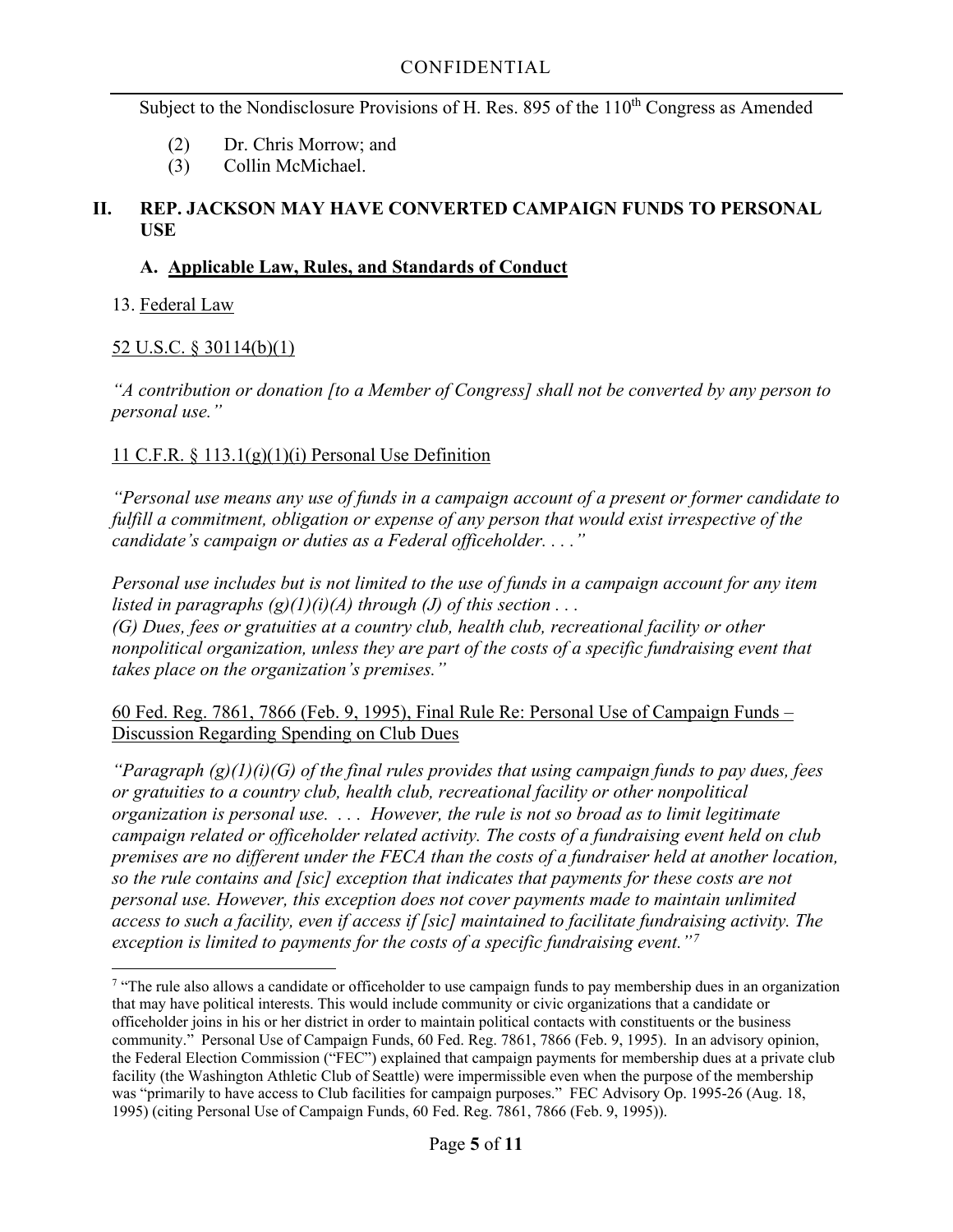### 14. House Rules

*House Rule 23, clause 6 states: "A Member, Delegate, or Resident Commissioner— (a) shall keep the campaign funds of such individual separate from the personal funds of such individual; (b) may not convert campaign funds to personal use in excess of an amount representing reimbursement for legitimate and verifiable campaign expenditures; and (c) except as provided in clause 1(b) of rule XXIV, may not expend funds from a campaign account of such individual that are not attributable to bona fide campaign or political purposes."*

#### 15. House Ethics Manual

*The House Ethics Manual states, "Campaign funds are not to be used to enhance a Member's lifestyle, or to pay a Member's personal obligations. Members have wide discretion in determining what constitutes a bona fide campaign or political purpose to which campaign funds and resources may be devoted, but Members have no discretion whatsoever to convert campaign funds to personal use. Furthermore, House rules require that Members be able to verify that campaign funds have not been used for personal purposes."[8](#page-5-0)*

*"Among the particular uses of campaign funds that are specified in the FEC regulations as constituting an impermissible personal use are payments for the following: . . . Dues, fees or gratuities at a country club, health club, recreational facility or other non-political organization, unless part of the costs of a specific fundraising event[.]"[9](#page-5-1)*

*With respect to verification, the Manual emphasizes the following: "This requirement that the proper purpose of each outlay be 'verifiable' is a commonsense requirement. With the huge number of outlays that Members' campaigns typically make, often on a nearly continuous basis, the propriety of particular outlays may not be subject to review for months or years after the fact, when recollections as to the circumstances or specific purposes of an outlay may well have faded. Absent a requirement for verification, the prohibition against converting campaign funds to personal use would be nullified in substantial part. Furthermore, the verification requirement should serve to cause Members and their campaign staffs to exercise caution in spending campaign funds, and to ensure that no outlay is for an impermissible personal purpose. Members and their campaign staffs should bear in mind that the verification requirement imposed by the House rules is separate from, and in addition to, whatever recordkeeping requirements are imposed by the Federal Election Commission on federal candidates generally"[10](#page-5-2)*

*According to the House Ethics Manual, "a Member or employee must take reasonable steps to ensure that any outside organization over which he or she exercises control – including the individual's own authorized campaign committee … operates in compliance with applicable law."[11](#page-5-3) Additionally, "[a] Member's use of campaign funds for federal office is permissible only* 

<span id="page-5-0"></span><sup>&</sup>lt;sup>8</sup> House Ethics Manual (2008) at 173 (emphasis in original).<br><sup>9</sup> *Id.* at 172.

<span id="page-5-1"></span>

<span id="page-5-2"></span> $10$  *Id.* at 164-65 (emphasis in original).

<span id="page-5-3"></span><sup>11</sup> *Id.* at 123.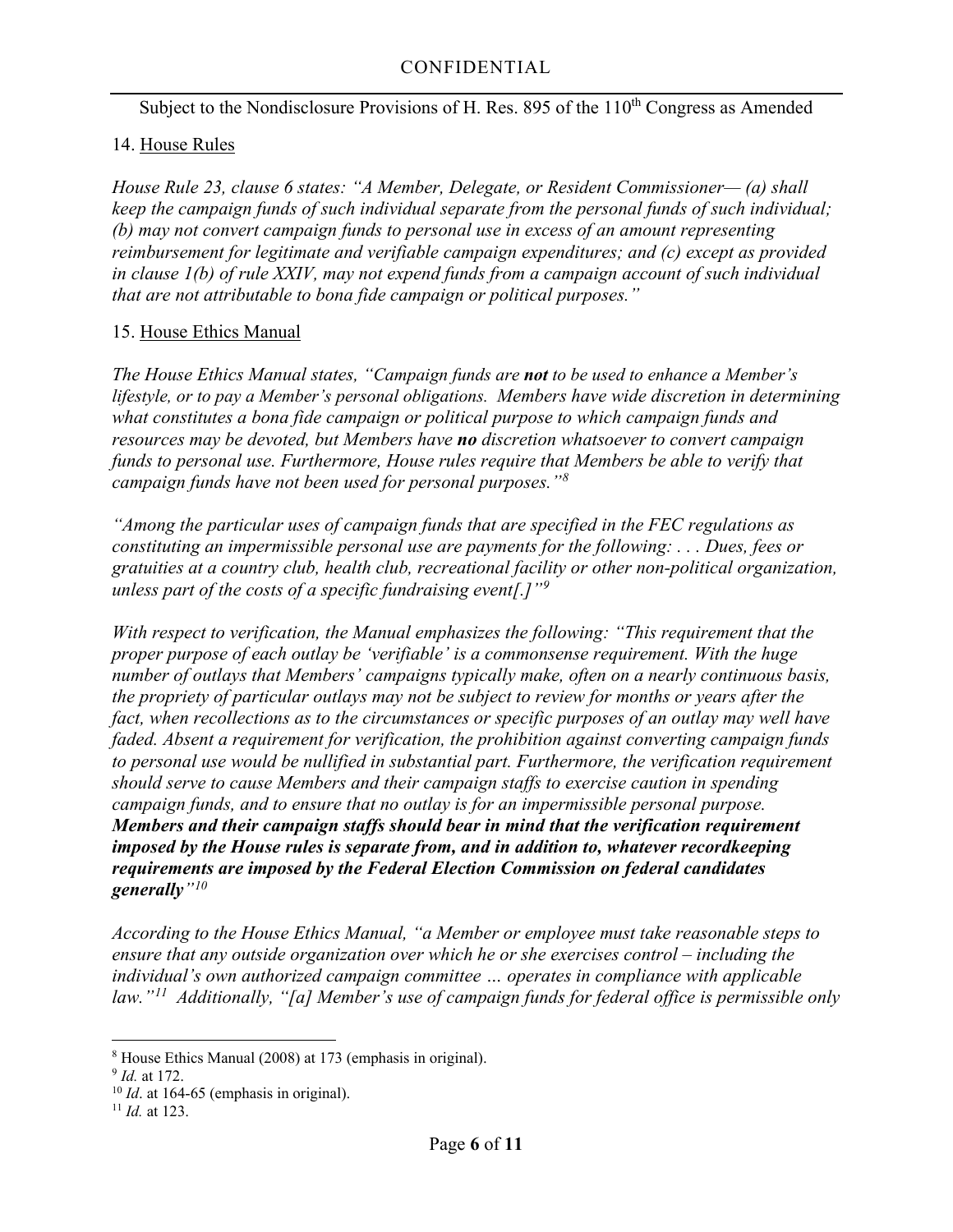*if it complies with the provisions of both the House Rules and [the Federal Election Campaign Act]."[12](#page-6-2)*

# <span id="page-6-0"></span>**B. Rep. Jackson May Have Converted Campaign Funds to Personal Use**

- 16. Federal Election Commission ("FEC") regulations prohibit campaign committees from using campaign funds to secure unlimited access to country clubs, health clubs, recreational facilities, and other non-political organizations.<sup>13</sup> In this review, the OCE found that Rep. Jackson's campaign committee, Texans for Ronny Jackson, used campaign funds to pay for unlimited access to the Amarillo Club, a private dining club located in Amarillo, Texas.
- 17. Rep. Jackson refused to cooperate with this review. In response to the OCE's requests for information, Rep. Jackson's counsel provided the OCE with a short letter stating that all of Rep. Jackson's spending at the Amarillo Club complied with FEC regulations. He declined to provide any documents or testimony in support of this position.
- 18. Dr. Chris Morrow, the campaign committee's treasurer, and Collin McMichael of CM & Co., the campaign committee's accounting firm, also refused to provide documents to the OCE.
	- i. Rep. Jackson's Amarillo Club Membership
- <span id="page-6-1"></span>19. Housed on the top two floors of the FirstBank Southwest Tower in Amarillo, Texas, the Amarillo Club is a private, non-profit social club that provides its approximately 850 members with numerous benefits, including fine dining, a wine program, a gym, and banquet and meeting room spaces.<sup>[14](#page-6-4)</sup> Additionally, the Amarillo Club is affiliated with ClubCorp, a national network of private golf, country, city, and stadium clubs.<sup>15</sup> Amarillo Club members receive reciprocal privileges at ClubCorp properties and golf courses throughout the United States.<sup>[16](#page-6-6)</sup>
- 20. The Amarillo Club describes itself as a place where members can "enjoy a fantastic view as they wine and dine . . . in the heart of downtown Amarillo. For more than 70 years, the Amarillo Club has been the destination for romantic evenings, life event celebrations, business meetings, civic organizations and much more."<sup>[17](#page-6-7)</sup> It also advertises "bespoke luxury

<span id="page-6-2"></span><sup>12</sup> *Id*. at 152 (emphasis in original). 13 *See supra*, Section II.A.

<span id="page-6-3"></span>

<span id="page-6-4"></span><sup>14</sup> *See* Amarillo Club, *Membership Benefits*, https://amarilloclub.com/membership-benefits (last visited Dec. 20, 2021); Amarillo Club, *Reciprocal Clubs*, https://amarilloclub.com/reciprocal-clubs (last visited Dec. 20, 2021); Amarillo Club, *Membership Categories*, https://amarilloclub.com/membership-categories (last visited Nov. 30, 2021); Amarillo Club, *About*, https://amarilloclub.com/about (last visited Dec. 20, 2021); Amarillo Club 2019

<span id="page-6-5"></span><sup>&</sup>lt;sup>15</sup> Amarillo Club, *Membership Benefits*, https://amarilloclub.com/membership-benefits (last visited Dec. 20, 2021); Amarillo Club, *Reciprocal Clubs*, https://amarilloclub.com/reciprocal-clubs (last visited Dec. 20, 2021); Amarillo Club, *Membership Categories*, https://amarilloclub.com/membership-categories (last visited Dec. 20, 2021); *see also*  ClubCorp, *Our Story*, https://www.clubcorp.com/our-story (last visited Dec. 20, 2021). 16 Amarillo Club, *Membership Benefits*, https://amarilloclub.com/membership-benefits (last visited Dec. 20, 2021);

<span id="page-6-6"></span>Amarillo Club, *Reciprocal Clubs*, https://amarilloclub.com/reciprocal-clubs (last visited Dec. 20, 2021); Amarillo Club, *Membership Categories*, https://amarilloclub.com/membership-categories (last visited Dec. 20, 2021).

<span id="page-6-7"></span><sup>17</sup> Amarillo Club, *About*, https://amarilloclub.com/about (last visited Dec. 20, 2021).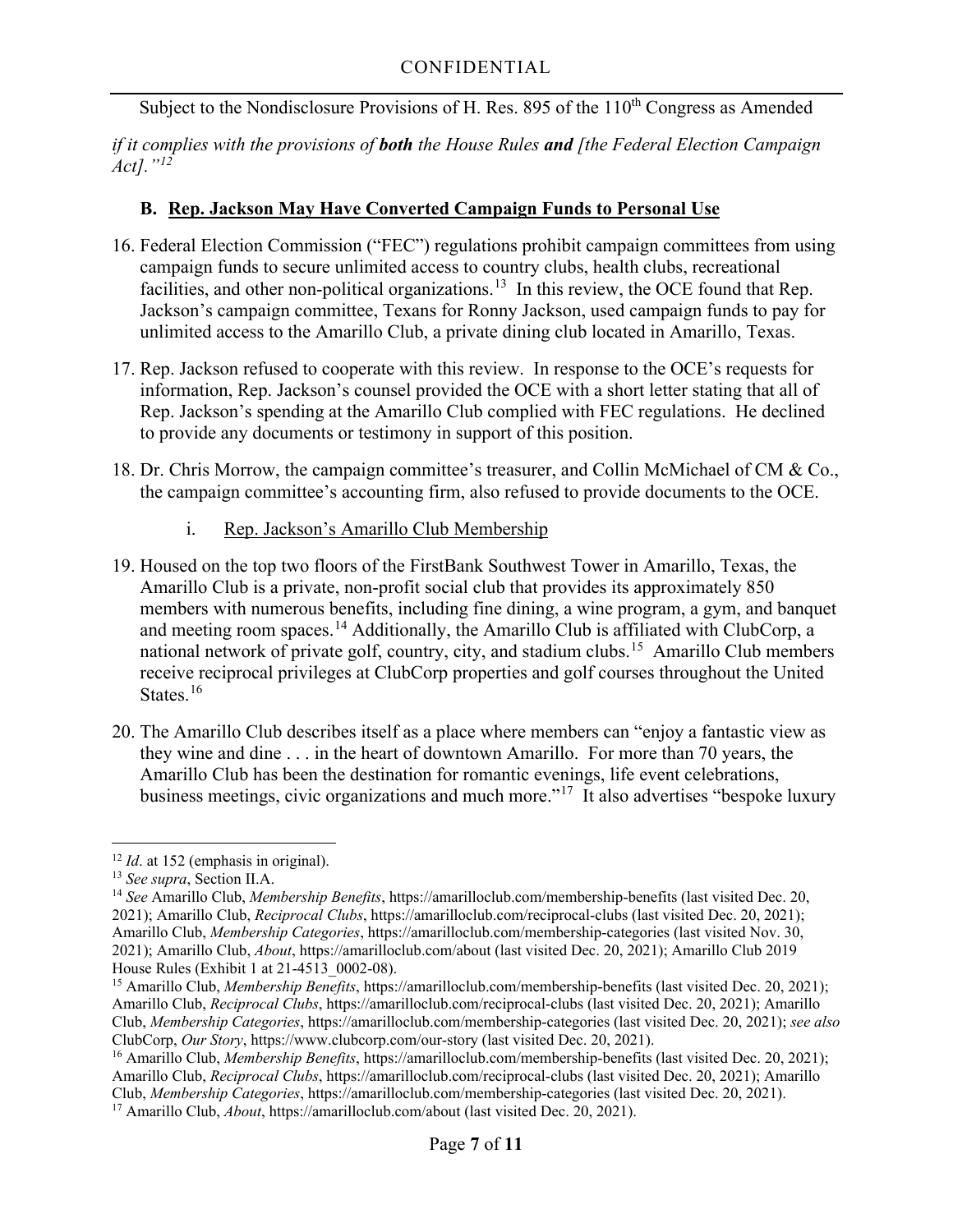service," an "elegant ambiance," and the opportunity to eat in a "newly remodeled dining room, all while taking in a West Texas sunset."<sup>[18](#page-7-0)</sup>

21. FEC reports show Texans for Ronny Jackson making consistent payments to the Amarillo Club since October 2020, including various disbursements for "Dues" and "Membership Fees." $^{19}$  $^{19}$  $^{19}$ 

| <b>Date</b> | <b>FEC Disbursement Description</b> | <b>Amount</b> |
|-------------|-------------------------------------|---------------|
| 9/13/2021   | Membership Food/Beverage            | \$175.37      |
| 8/11/2021   | Membership Food/Beverage            | \$175.37      |
| 7/12/2021   | Membership Food/Beverage            | \$281.87      |
| 6/14/2021   | Food/Beverage                       | \$3,297.43    |
| 5/11/2021   | Dues                                | \$175.37      |
| 4/12/2021   | Dues                                | \$175.37      |
| 3/11/2021   | Food/Beverage                       | \$175.37      |
| 2/9/2021    | Food/Beverage                       | \$175.37      |
| 1/11/2021   | Food/Beverage                       | \$275.37      |
| 11/11/2020  | Membership Fees                     | \$175.37      |
| 10/19/2020  | Membership Fees                     | \$649.50      |

- 22. The Amarillo Club generates monthly billing statements for its members, and the OCE obtained Rep. Jackson's billing statements from October [20](#page-7-2)20 through September  $2021$ <sup>20</sup> As discussed in more detail below, these billing statements, when compared against the campaign committee's FEC filings, indicate that the campaign committee pays for Rep. Jackson's dues, fees, meals, and other activities at the club.<sup>[21](#page-7-3)</sup>
- 23. Documents collected by the OCE establish that Rep. Jackson joined the Amarillo Club in October 2020 as a resident member, and he used campaign funds to pay a \$649.50

<span id="page-7-0"></span><sup>&</sup>lt;sup>18</sup> Amarillo Club, *Home*, https://amarilloclub.com/ (last visited Dec. 20, 2021).

<span id="page-7-1"></span><sup>19</sup> Chart compiled from Texans for Ronny Jackson FEC Reports of Receipts and Disbursements, including: Texans for Ronny Jackson, 30-Day Post-General Election FEC Report of Receipts and Disbursements, filed Dec. 3, 2020 at 322; Texans for Ronny Jackson, FEC April 2021 Quarterly Report of Receipts and Disbursements, filed Apr. 15, 2021 at 349; Texans for Ronny Jackson, FEC July 2021 Quarterly Report of Receipts and Disbursements, filed July 15, 2021 at 515-16; Texans for Ronny Jackson, FEC October 2021 Quarterly Report of Receipts and Disbursements, filed Oct. 15, 2021 at 1308.

<span id="page-7-2"></span><sup>&</sup>lt;sup>20</sup> Rep. Jackson Amarillo Club Monthly Billing Statements (Exhibit 2 at 21-4513  $\,0011-29$ ).

<span id="page-7-3"></span><sup>21</sup> *Compare* Rep. Jackson Amarillo Club Monthly Billing Statements (Exhibit 2 at 21-4513\_0011-29) *with* Texans for Ronny Jackson, 30-Day Post-General Election FEC Report of Receipts and Disbursements, filed Dec. 3, 2020 at 322; Texans for Ronny Jackson, FEC April 2021 Quarterly Report of Receipts and Disbursements, filed Apr. 15, 2021 at 349; Texans for Ronny Jackson, FEC July 2021 Quarterly Report of Receipts and Disbursements, filed July 15, 2021 at 515-16; Texans for Ronny Jackson, FEC October 2021 Quarterly Report of Receipts and Disbursements, filed Oct. 15, 2021 at 1308. While the disbursements reported to the FEC do not completely align with Amarillo Club billing statements in terms of dates or disbursement descriptions, a comparison of these documents makes clear that the monthly billing statements are paid with campaign funds and any discrepancies are the likely result of inaccurate FEC reporting. *See* Amarillo Club Billing Statement Reconciliation Chart (Exhibit 3 at 21-4513\_0031) (noting how the Amarillo Club monthly billing statement payments align with the campaign committee's FEC reports and identifying bases for the minor discrepancies).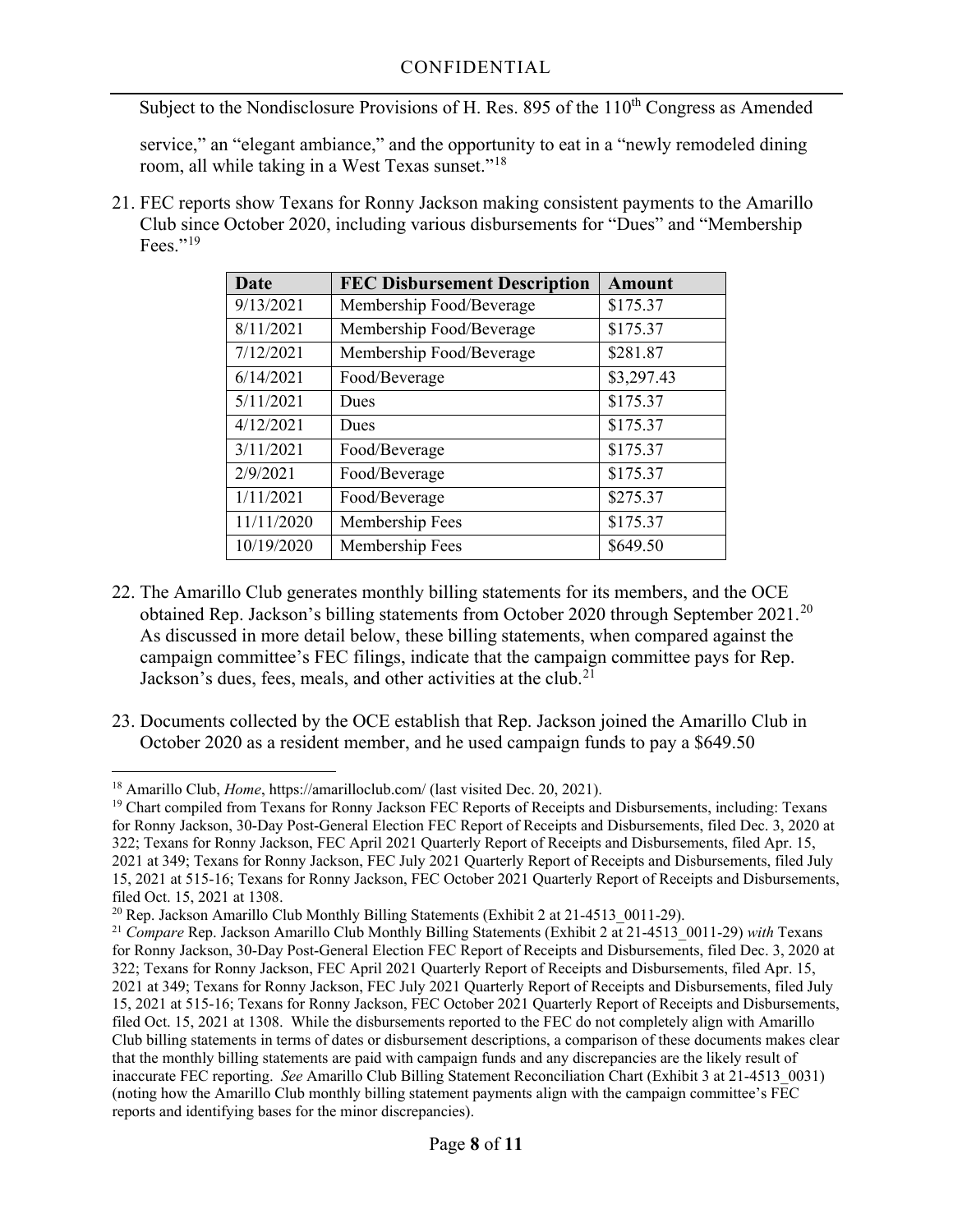Subject to the Nondisclosure Provisions of H. Res. 895 of the 110<sup>th</sup> Congress as Amended

membership and application fee.<sup>[22](#page-8-1)</sup> Rep. Jackson's membership provides him and his wife with unlimited access to the club's dining rooms, gym, banquet and meeting rooms, club events, and ClubCorp reciprocity benefits.<sup>23</sup>

24. Since joining, Rep. Jackson's campaign committee has made regular monthly dues payments of \$175.37 to the Amarillo Club.<sup>[24](#page-8-3)</sup> Between October 2020 and September 2021, the campaign committee made eleven monthly dues payments to the club, totaling \$1,929.07.<sup>[25](#page-8-4)</sup>

#### ii. Rep. Jackson's Use of Amarillo Club Facilities and Amenities

- <span id="page-8-0"></span>25. In addition to dues and membership fees, Rep. Jackson's monthly billing statements include spending on various Amarillo Club meals and events; however, without Rep. Jackson's cooperation, the OCE could not determine the extent to which he and his wife use the club's other amenities and benefits.
- 26. Rep. Jackson's monthly billing statements include lunches on December 15, 2020 and June 3, 2021, which cost \$125.00 and \$131.50 respectively.<sup>26</sup> Without cooperation from Rep. Jackson, the OCE could not determine the attendees at these lunches and whether the meals were campaign related.
- 27. The campaign committee also funded a large gathering in May 2021, which cost \$3,147.06.<sup>27</sup> Again, because Rep. Jackson, his treasurer, and his accounting firm declined to cooperate with this review, the OCE could not verify whether these food and beverage disbursements were for legitimate campaign purposes. However, the OCE notes this spending was described on an Amarillo Club Banquet Event Order Form as a "Fundraising Event."[28](#page-8-7)

<span id="page-8-1"></span><sup>22</sup> *Compare* Rep. Jackson Amarillo Club Monthly Billing Statements (Exhibit 2 at 21-4513\_0011-29) *with* Texans for Ronny Jackson, 30-Day Post-General Election FEC Report of Receipts and Disbursements, filed Dec. 3, 2020 at 322; *see also* Rep. Jackson Amarillo Club Membership Application and Payment Form (Exhibit 4 at 21-4513\_0033- 36). The Amarillo Club's website identifies a \$649.50 application fee for new members, and this figure is consistent with the campaign committee's initial October 19, 2020 disbursement to the club. *See* Amarillo Club, *Membership Categories*, https://amarilloclub.com/membership-categories (last visited Dec. 20. 2021).

<span id="page-8-2"></span><sup>23</sup> Amarillo Club, *Membership Benefits*, https://amarilloclub.com/membership-benefits (last visited Dec. 20. 2021); Amarillo Club 2019 House Rules (Exhibit 1 at 21-4513\_0003); Amarillo Club, *Membership Categories*, https://amarilloclub.com/membership-categories (last visited Dec. 20. 2021); Rep. Jackson Amarillo Club<br>Membership Application and Payment Form (Exhibit 4 at 21-4513 0033-36).

<span id="page-8-3"></span><sup>&</sup>lt;sup>24</sup> Compare Rep. Jackson Amarillo Club Monthly Billing Statements (Exhibit 2 at 21-4513 0011-29) with Texans for Ronny Jackson, 30-Day Post-General Election FEC Report of Receipts and Disbursements, filed Dec. 3, 2020 at 322; Texans for Ronny Jackson, FEC April 2021 Quarterly Report of Receipts and Disbursements, filed Apr. 15, 2021 at 349; Texans for Ronny Jackson, FEC July 2021 Quarterly Report of Receipts and Disbursements, filed July 15, 2021 at 515-16; Texans for Ronny Jackson, FEC October 2021 Quarterly Report of Receipts and Disbursements,

<span id="page-8-4"></span><sup>&</sup>lt;sup>25</sup> *Id.* While each dues payment is not individually identified in the campaign committee's FEC filings, Rep. Jackson's monthly Amarillo Club billing statements indicate that Rep. Jackson made a total of eleven \$175.37 payments to the Amarillo Club for dues between October 2020 and September 2021. *See* Rep. Jackson Amarillo Club Monthly Billing Statements (Exhibit 2 at 21-4513\_0011-29); *see also* Amarillo Club Billing Statement Reconciliation Chart (Exhibit 3 at 21-4513\_0031).

<span id="page-8-5"></span><sup>&</sup>lt;sup>26</sup> Rep. Jackson Amarillo Club Monthly Billing Statements (Exhibit 2 at  $21-4513$  0013-14, 25-26).

<span id="page-8-6"></span><sup>27</sup> *Id*. at 21-4513\_0019-24.

<span id="page-8-7"></span><sup>&</sup>lt;sup>28</sup> *Id.* at 21-4513 0024.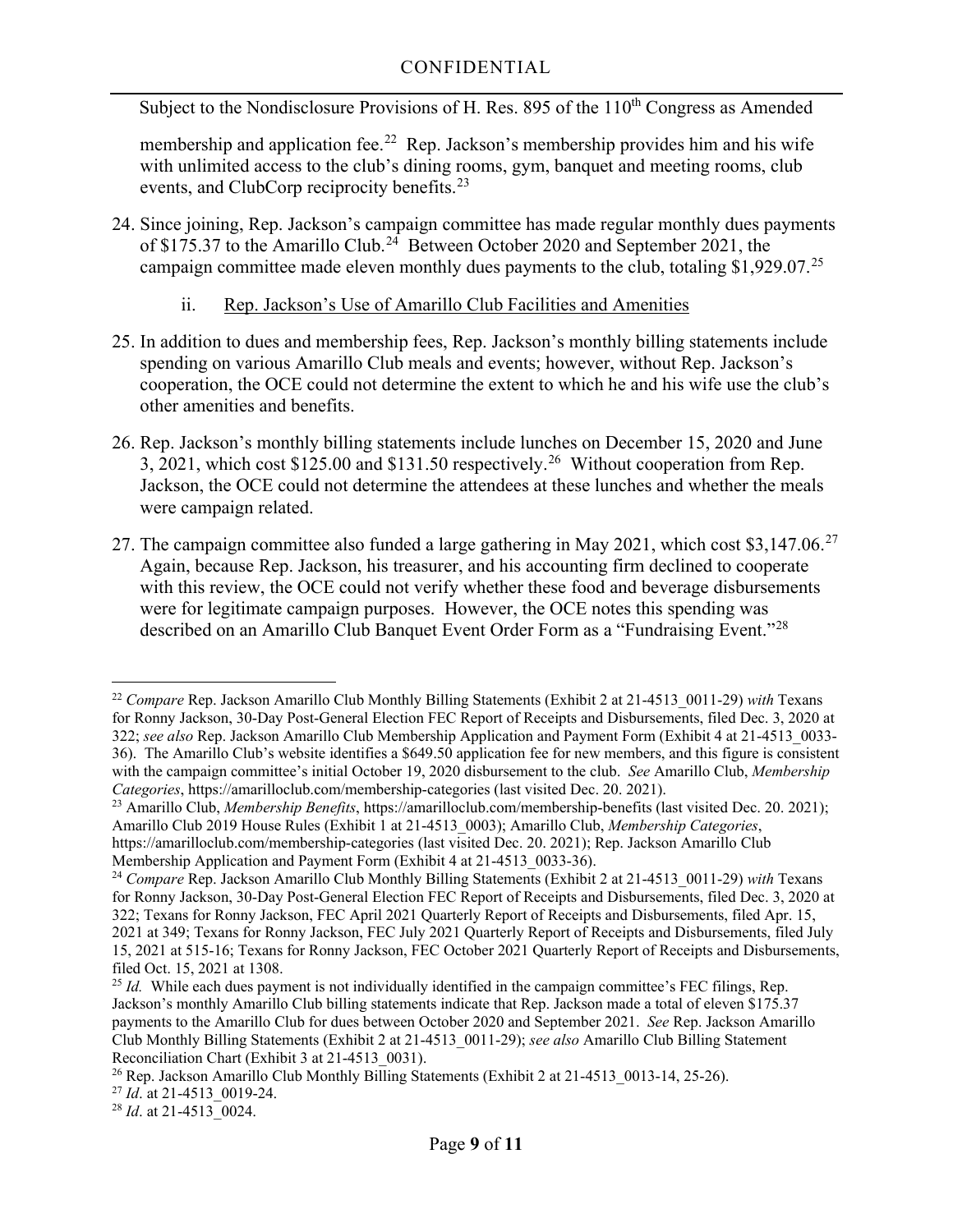Subject to the Nondisclosure Provisions of H. Res. 895 of the 110<sup>th</sup> Congress as Amended

- 28. Rep. Jackson also received a series of \$25.00 food and beverage credits from the Amarillo Club.<sup>29</sup> Such credits may implicate the gift rule, and regardless, were available to Rep. Jackson because his campaign committee covered the cost of his club membership.
- 29. Without cooperation, the OCE also could not determine the extent to which Rep. Jackson uses the club's non-dining amenities (*e.g.*, gym, room rental and conference space, etc.) or whether he utilized any ClubCorp reciprocal benefits.
- 30. In summary, between October 2020 and September 2021, Rep. Jackson's campaign committee paid the Amarillo Club \$5,907.13 for dues, fees, meals, and other services.<sup>[30](#page-9-3)</sup> Since Rep. Jackson and his associates refused to cooperate with this review, the OCE could not determine to what extent his use of the club and the committee's food and beverage spending at the club was campaign related. Regardless, the committee's payment of monthly dues likely implicates the prohibition against personal use of campaign funds.
- 31. During this review, the OCE also sought information from Rep. Jackson, Dr. Morrow, and Mr. McMichael about a limited number of other disbursements made by Texans for Ronny Jackson, including spending on other entertainment, meal, travel, and reimbursement expenses that may implicate personal use prohibitions. Each of these individuals declined to provide information in response to these requests.
- 32. Based on the foregoing information, the Board finds that there is substantial reason to believe that Rep. Jackson converted campaign funds from Texans for Ronny Jackson to personal use or that Rep. Jackson's campaign committee expended funds that were not attributable to bona fide campaign or political purposes.

### <span id="page-9-0"></span>**III. CONCLUSION**

- 33. Based on the foregoing information, the Board finds that there is substantial reason to believe that Rep. Jackson converted campaign funds from Texans for Ronny Jackson to personal use or that Rep. Jackson's campaign committee expended funds that were not attributable to bona fide campaign or political purposes.
- 34. Accordingly, the Board recommends that the Committee further review the above allegation that Rep. Jackson converted campaign funds from Texans for Ronny Jackson to personal use or that Rep. Jackson's campaign committee expended funds that were not attributable to bona fide campaign or political purposes.

### <span id="page-9-1"></span>**IV. INFORMATION THE OCE WAS UNABLE TO OBTAIN AND RECOMMENDATION FOR THE ISSUANCE OF SUBPOENAS**

- 35. The following witnesses, by declining to provide requested information to the OCE, did not cooperate with the OCE review:
	- a. Rep. Jackson;
	- b. Dr. Chris Morrow; and

<span id="page-9-2"></span><sup>&</sup>lt;sup>29</sup> *Id.* at 21-4513 0013, 19, 25.

<span id="page-9-3"></span><sup>&</sup>lt;sup>30</sup> *Id.* at 21-4513 0011-29.